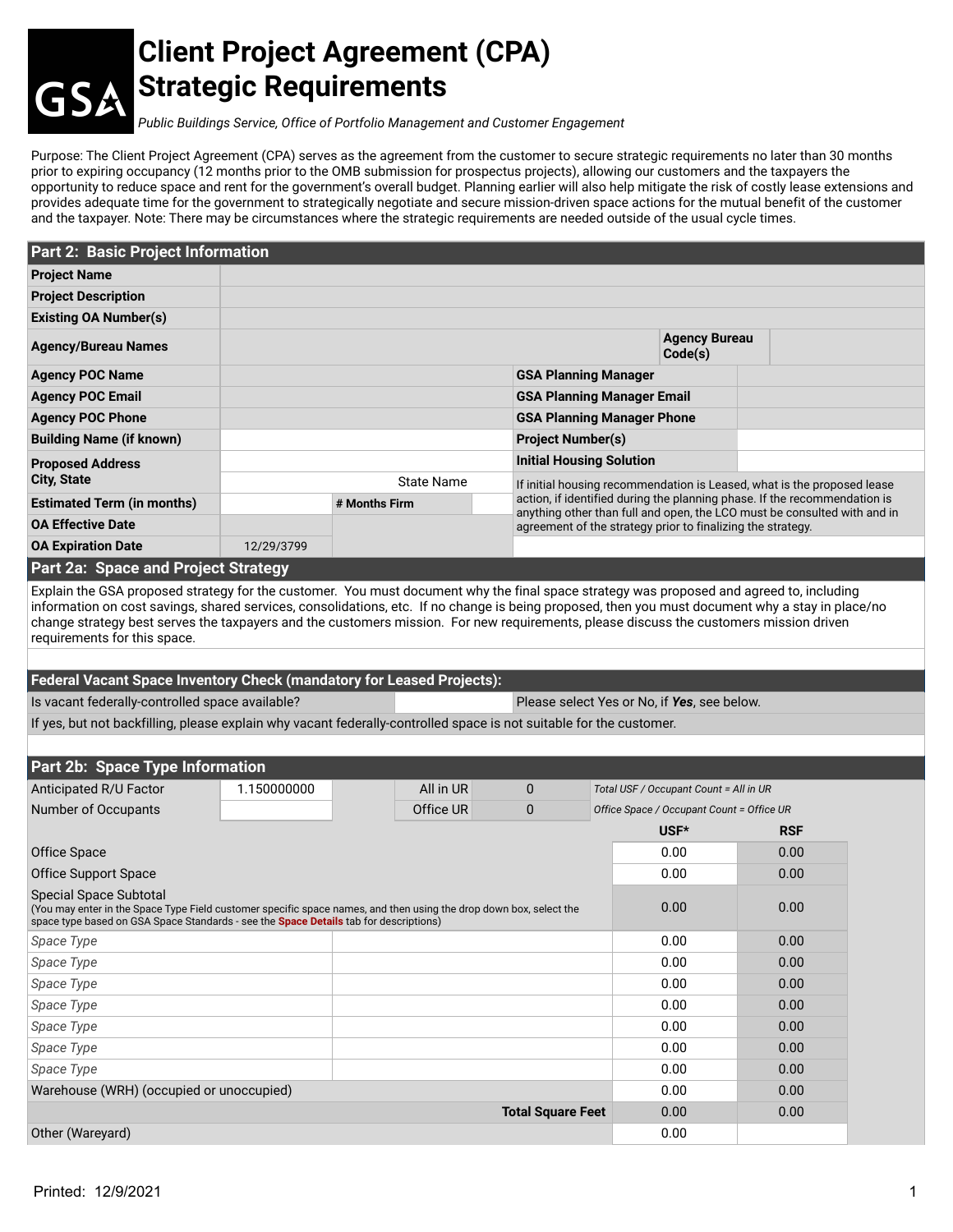|                                                                                                                                                                                                                                                  |                                                  |                   |                                  | 0.00                                                  |                              |  |  |  |  |
|--------------------------------------------------------------------------------------------------------------------------------------------------------------------------------------------------------------------------------------------------|--------------------------------------------------|-------------------|----------------------------------|-------------------------------------------------------|------------------------------|--|--|--|--|
| Antenna (enter # of antennas)<br>* The USF entered should represent the net square feet and any circulation required for that space.                                                                                                             |                                                  |                   |                                  |                                                       |                              |  |  |  |  |
|                                                                                                                                                                                                                                                  |                                                  |                   |                                  |                                                       |                              |  |  |  |  |
| Be sure and document reason for N/C OA in narrative.<br>Should this Occupancy Agreement be Non-Cancelable based on Pricing Policy?<br>Explain how this space supports the agency's mission and operational need:                                 |                                                  |                   |                                  |                                                       |                              |  |  |  |  |
|                                                                                                                                                                                                                                                  |                                                  |                   |                                  |                                                       |                              |  |  |  |  |
|                                                                                                                                                                                                                                                  | <b>Unique Requirements and Operational Needs</b> |                   |                                  | <b>Description of Requirement or Operational Need</b> |                              |  |  |  |  |
| Does the customer have any adjacency requirements or restrictions?                                                                                                                                                                               |                                                  |                   |                                  |                                                       |                              |  |  |  |  |
| Does the customer have any floor level requirements or restrictions?                                                                                                                                                                             |                                                  |                   |                                  |                                                       |                              |  |  |  |  |
| Does the customer have set back or site fencing requirements?                                                                                                                                                                                    |                                                  |                   |                                  |                                                       |                              |  |  |  |  |
| Does the customer have unique or specific floor plate or column spacing?                                                                                                                                                                         |                                                  |                   |                                  |                                                       |                              |  |  |  |  |
| Does the customer have a public facing/lobby/waiting area requirement?                                                                                                                                                                           |                                                  |                   |                                  |                                                       |                              |  |  |  |  |
| Does the customer have a holding cell/secure area requirement?                                                                                                                                                                                   |                                                  |                   |                                  |                                                       |                              |  |  |  |  |
| Does the customer have a requirement for a sallyport or carport?                                                                                                                                                                                 |                                                  |                   |                                  |                                                       |                              |  |  |  |  |
| Are there requirements for wareyard or exterior covered storage?                                                                                                                                                                                 |                                                  |                   |                                  |                                                       |                              |  |  |  |  |
| Any requirements for large vehicles? ex: buses or trailers, ability to pull into/exit the                                                                                                                                                        |                                                  |                   |                                  |                                                       |                              |  |  |  |  |
| parking lot, turning radius, height restrictions                                                                                                                                                                                                 |                                                  |                   |                                  |                                                       |                              |  |  |  |  |
| Does the customer have a need for a loading dock and/or access to a freight elevator?                                                                                                                                                            |                                                  |                   |                                  |                                                       |                              |  |  |  |  |
| Is the Facility Security Level known or are there unique security requirements?                                                                                                                                                                  |                                                  |                   |                                  |                                                       |                              |  |  |  |  |
| Does the customer have a high risk use operation?<br>(if yes, a GSA Form 12002 is required to be created as part of the planning package)                                                                                                        |                                                  |                   |                                  |                                                       |                              |  |  |  |  |
| Does the customer have a requirement for ad hoc additional services?                                                                                                                                                                             |                                                  |                   |                                  |                                                       |                              |  |  |  |  |
| Does the customer have requirement for a backup generator?                                                                                                                                                                                       |                                                  |                   |                                  |                                                       |                              |  |  |  |  |
| Does the customer have a server room/other type room that will require 24/7 operation?                                                                                                                                                           |                                                  |                   |                                  |                                                       |                              |  |  |  |  |
| Does the occupancy require 24/7 operations in full or in part?                                                                                                                                                                                   |                                                  |                   | Hours of Operation               | to                                                    |                              |  |  |  |  |
| Standard Operation is 5 days a week, 10 hours a day, or 50 hours per week.                                                                                                                                                                       |                                                  |                   | Days per Week                    |                                                       | <b>Total Hrs per</b><br>Week |  |  |  |  |
| <b>Part 2c: Parking Information</b>                                                                                                                                                                                                              |                                                  |                   |                                  |                                                       |                              |  |  |  |  |
| <b>Govt Vehicles/Official Parking</b>                                                                                                                                                                                                            | <b>Number of Spaces</b>                          | Secured/Unsecured | Reserved/Unreserved              |                                                       |                              |  |  |  |  |
| Surface                                                                                                                                                                                                                                          | 0                                                |                   |                                  | Will there be a requirement for EV                    |                              |  |  |  |  |
| Structured                                                                                                                                                                                                                                       | 0                                                |                   |                                  | Charging?                                             |                              |  |  |  |  |
| <b>Visitor Parking</b>                                                                                                                                                                                                                           | <b>Number of Spaces</b>                          | Secured/Unsecured | <b>Reserved/Unreserved</b>       | If Yes, how many stations?                            |                              |  |  |  |  |
| Surface                                                                                                                                                                                                                                          | 0                                                |                   |                                  |                                                       |                              |  |  |  |  |
| Structured                                                                                                                                                                                                                                       | 0                                                |                   |                                  |                                                       |                              |  |  |  |  |
| <b>Employee Parking</b>                                                                                                                                                                                                                          | <b>Number of Spaces</b>                          | Secured/Unsecured | <b>Reserved/Unreserved</b>       |                                                       |                              |  |  |  |  |
| Surface                                                                                                                                                                                                                                          | 0                                                |                   |                                  | Determination and                                     |                              |  |  |  |  |
| Structured                                                                                                                                                                                                                                       | 0                                                |                   |                                  | <b>Findings Waiver</b>                                | If yes, please attach        |  |  |  |  |
| Part 2d: Utilization Rate and/or Space Reduction Strategy                                                                                                                                                                                        |                                                  |                   |                                  |                                                       |                              |  |  |  |  |
| Use the space below to describe the space utilization approach and/or space reduction strategy for this project and how this project aligns with that<br>approach. If the customer does not have a UR policy, be sure and document that as well. |                                                  |                   |                                  |                                                       |                              |  |  |  |  |
| Project Reduces Agency Footprint                                                                                                                                                                                                                 |                                                  |                   |                                  |                                                       |                              |  |  |  |  |
| Confirm UR Methodology meets Customer UR Standard                                                                                                                                                                                                |                                                  |                   |                                  |                                                       |                              |  |  |  |  |
| Confirm Union Agreement to revised workplace standard                                                                                                                                                                                            |                                                  |                   | Should be provided by the agency |                                                       |                              |  |  |  |  |
| Part 2e: Location and Delineated Area Confirmation                                                                                                                                                                                               |                                                  |                   |                                  |                                                       |                              |  |  |  |  |
|                                                                                                                                                                                                                                                  |                                                  |                   |                                  |                                                       |                              |  |  |  |  |
| Map attached to this agreement                                                                                                                                                                                                                   |                                                  |                   |                                  |                                                       |                              |  |  |  |  |
| Mission driven justification attached to this agreement                                                                                                                                                                                          |                                                  |                   |                                  |                                                       |                              |  |  |  |  |
| Part 2f: Initial Project Risks and Opportunities (add attachments as applicable)                                                                                                                                                                 |                                                  |                   |                                  |                                                       |                              |  |  |  |  |
| Identify if there are any high-level risks to this project that would impact the project schedule. This may include funding issues, union review, workload<br>complications, special requirements, market conditions and/or prospectus level.    |                                                  |                   |                                  |                                                       |                              |  |  |  |  |
| Are there any high-level opportunities for this project? Examples of opportunities may include significant reduction of space and costs, improved                                                                                                |                                                  |                   |                                  |                                                       |                              |  |  |  |  |
| utilization, proximity to other agencies, shared services or amenities, etc.                                                                                                                                                                     |                                                  |                   |                                  |                                                       |                              |  |  |  |  |
| <b>Part 2g: Other Considerations</b>                                                                                                                                                                                                             |                                                  |                   |                                  |                                                       |                              |  |  |  |  |